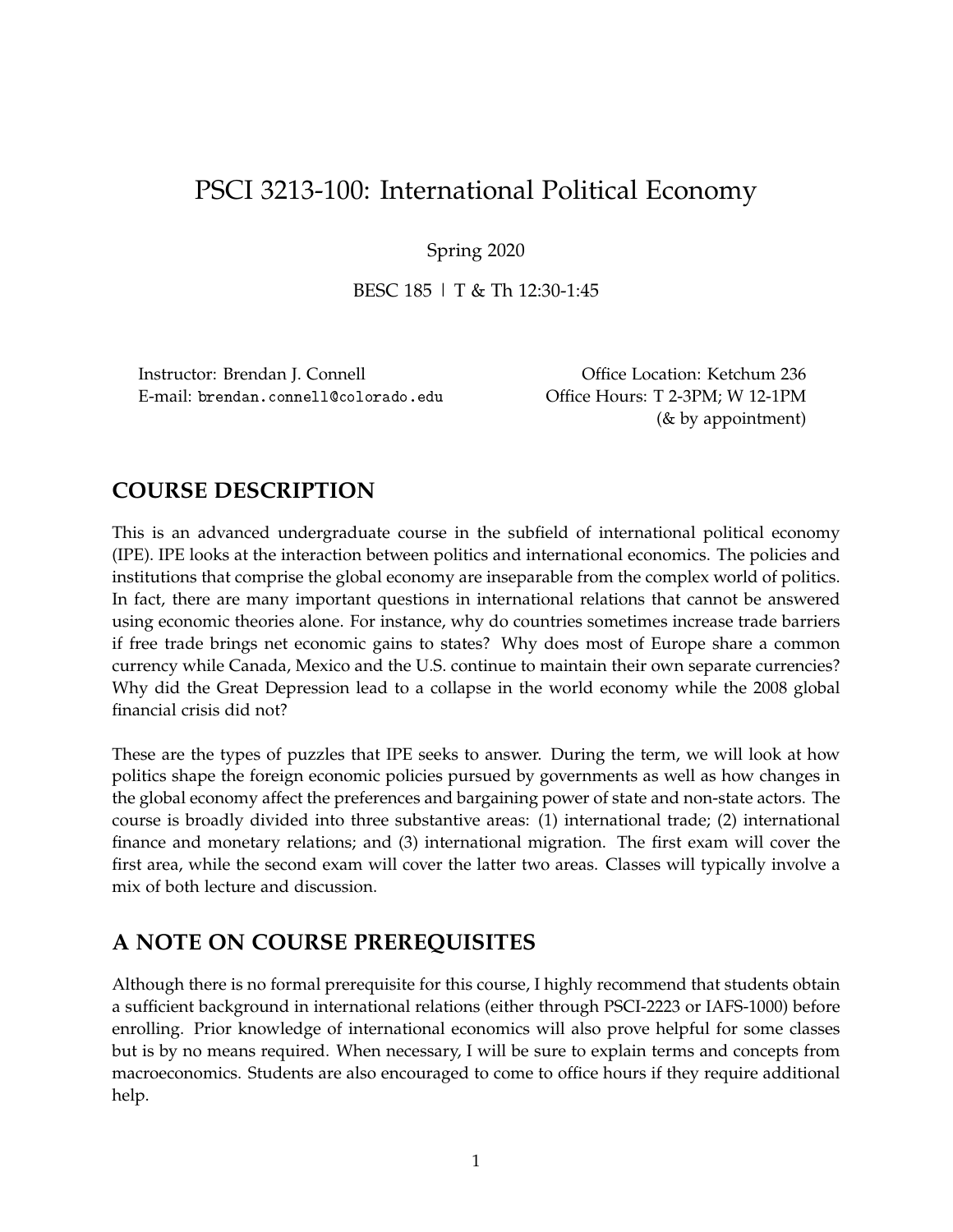# **REQUIRED MATERIALS**

- Oatley, Thomas. 2012. *International Political Economy (5th Edition)*. Pearson Education: Boston, MA.
- I will post all journal articles and book chapters on Canvas. Otherwise, most of these readings are easily accessible through Google Scholar and/or the Norlin Library.

# **GRADING**

Letter grades for the course are computed as follows:  $A = 94-100$ ;  $A = 90-93$ ;  $B = 87-89$ ;  $B =$ 83-86; **B-** = 80-82; **C+** = 77-79; **C** = 73-76; **C-** = 70-72 ; **D+** = 67-69; **D** = 64-66; **F** = <64.

Your grade for the course is comprised of the following criteria:

| Exam 1 (Feb 13)            | 20% |
|----------------------------|-----|
| Exam 2 (TBA)               | 25% |
| Quizzes (x4)               | 15% |
| Participation & Attendance | 10% |
| Paper Outline (Feb 27)     | 5%  |
| Final Paper (Apr 7)        | 25% |

*Exams (45% total)*. There are two non-cumulative exams for this course. Both exams consist of two parts. For the first part, you will be given a set of IPE terms and be asked to define them in a sentence or two. For the second part, you will be given a selection of short response questions to answer in roughly a paragraph. Generally, the exams will test your knowledge of key concepts in IPE as well as your ability to relate the concepts and readings to real world problems. I will distribute a study guide prior to each exam.

*Quizzes (15% total)*. Throughout the duration of the course, I will administer *five* unannounced quizzes at the beginning of class. These quizzes are intended to be brief and will typically test you on the required readings for the day or material covered during the previous class. At the end of the semester, I will drop your lowest quiz grade. There are no make-ups for quizzes, regardless of whether your absence is excused or not.

*Participation and Attendance (10%).* Students are expected to regularly attend class and participate throughout the course. At the end of the semester, I will assign you a letter grade according to the quantity and quality of your participation throughout the term. In my experience, students that keep up with the readings and prepare questions/notes before each class tend to receive the highest participation/attendance grades.

*Policy Analysis Paper (30% total)*. Each student is required to write a short analytical paper on a foreign economic policy of their choice. In no more than five double-spaced pages, you will have to provide background on a policy, develop a political argument for why that policy was chosen over proposed alternatives, and defend your argument using empirical evidence gathered from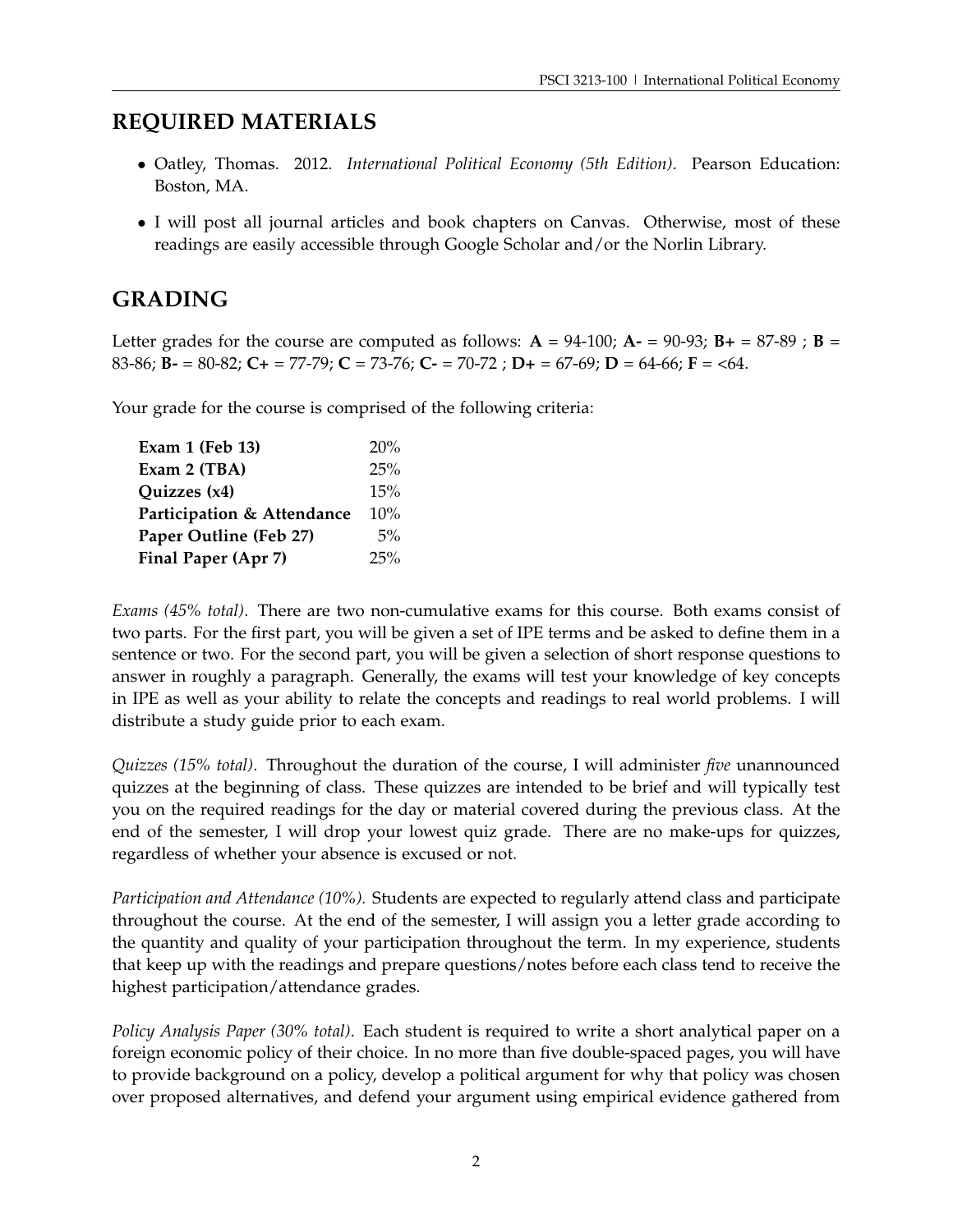your research. You should refer to the separate assignment sheet (posted on Canvas) for more in-depth instructions.

All students must approve a topic with me by submitting a typed bullet-point 1-2 page (doublespaced) outline by **Thursday, February 27th**. Your outline should address the following bullet points:

- What is the foreign economic policy that your paper seeks to explain?
- Why is this policy important or worth analyzing? For instance, maybe a country is following a trade policy that is very different from its neighbors. Alternatively, maybe the policy represents an abrupt change from a country's past policies.
- What was a proposed alternative (or alternatives) to the policy that was ultimately chosen?
- What is your argument for why the policy was chosen over proposed alternatives. Your argument must be *political* in nature and should refer to the role of one (or more) of the following: domestic interests, the bargaining power of actors, political institutions, economic ideas, and exogenous shocks or changes to the international system (e.g., commodity price shocks, technological change, etc.). Note that "policy A was chosen because it was better for economic growth than policy B" is not a convincing argument.
- A preliminary works cited page stapled to the back.

Ideally, students at the end of the semester will have a polished writing sample that they can use for applying to internships, jobs, and other opportunities beyond their time at CU. The word limit for the final paper is five double-spaced pages. All papers should be stapled and use 12pt Times New Roman font. Papers that exceed the page limit or do not follow these directions will be penalized. The deadline for papers is **Tuesday, April 7**. You must submit both a hard and an electronic copy (through Canvas).

**I do not offer any extra credit opportunities.** Please do not ask for them during or at the conclusion of the term.

# **OFFICE HOURS AND EMAIL POLICY**

My office and office hours are located at the top of this syllabus. However, if you have classes, sports, or any other obligations that conflict with my regular office hours, I am always open to scheduling individual appointments that work best for you.

Office hours are always superior to talking over email. Nevertheless, I am also readily accessible through email (brendan.connell@colorado.edu) if you have any brief questions to ask me. Note that any grade disputes will not be discussed over email and will require an in-person appointment.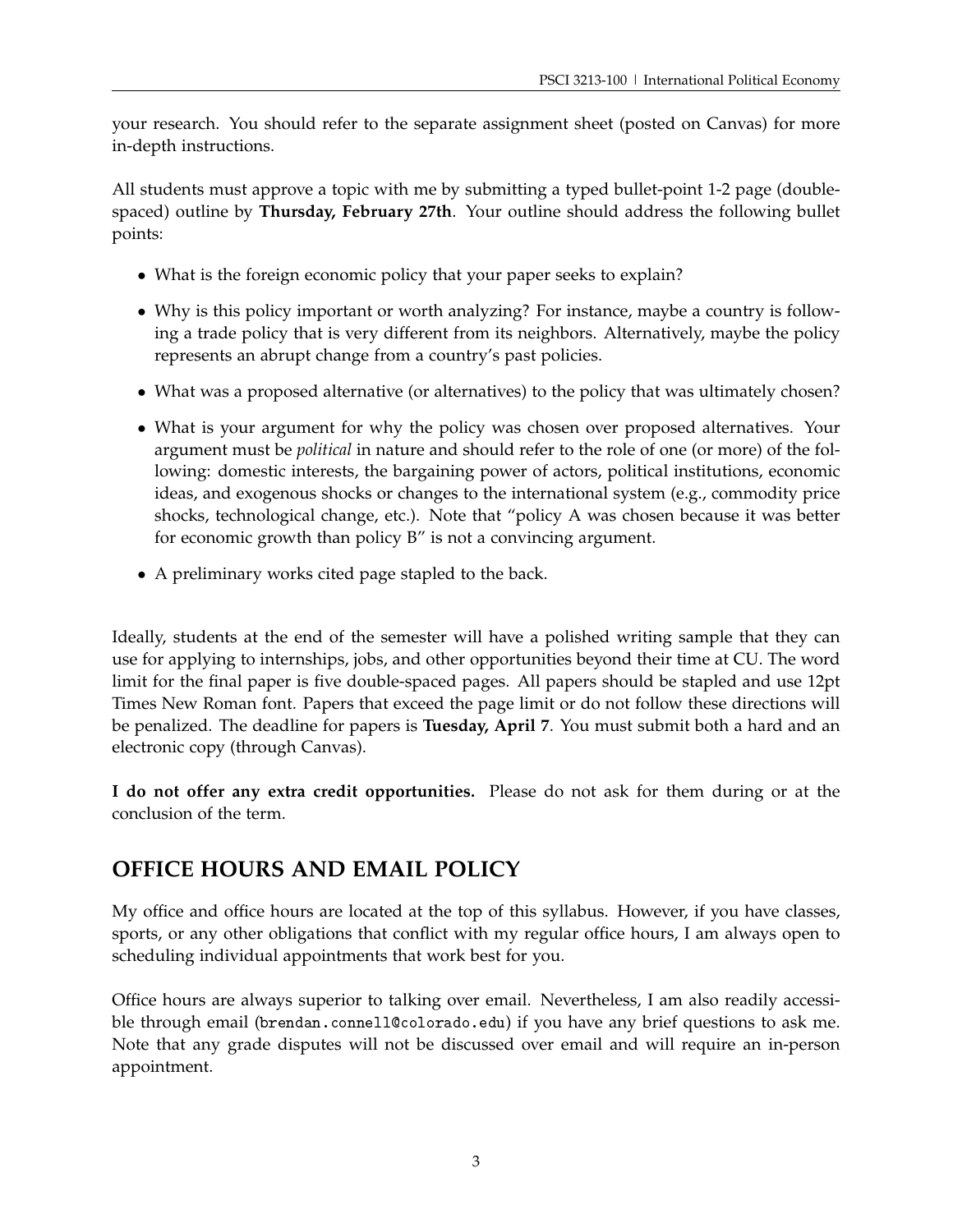# **CLASSROOM ETIQUETTE**

Students and faculty each have responsibility for maintaining an appropriate learning environment. Students who fail to adhere to such behavioral standards may be subject to discipline. Faculty have the professional responsibility to treat all students with understanding, dignity and respect, to guide classroom discussion and to set reasonable limits on the manner in which they and their students express opinions. Professional courtesy and sensitivity are especially important with respect to individuals and topics dealing with differences of race, color, culture, religion, creed, politics, veteran's status, sexual orientation, gender, gender identity and gender expression, age, disability, and nationalities. Class rosters are provided to the instructor with the student's legal name. I will gladly honor your request to address you by an alternate name or gender pronoun. Please advise me of this preference early in the semester so that I may make appropriate changes to my records. See polices at http://www.colorado.edu/policies/classbehavior.html.

# **CHEATING AND PLAGIARISM**

I take cheating and plagiarism very seriously. All written assignments must be submitted electronically through Canvas. The penalty for plagiarism — purposeful or accidental — carries the penalty of a "0" for the assignment. A second violation automatically results in an "F" for the course. If you have any questions concerning the ground rules for what qualifies as plagiarism, please consult me in advance.

All students of the University of Colorado at Boulder are responsible for knowing and adhering to the academic integrity policy of this institution. Violations of this policy may include: cheating, plagiarism, aid of academic dishonesty, fabrication, lying, bribery, and threatening behavior. All incidents of academic misconduct shall be reported to the Honor Code Council (honor@colorado.edu; 303-735-2273). Students who are found to be in violation of the academic integrity policy will be subject to both academic sanctions from the faculty member and nonacademic sanctions (including but not limited to university probation, suspension, or expulsion). Other information on the Honor Code can be found online.

# **UNIVERSITY POLICIES**

# **Students with Disabilities**

According to the Americans with Disabilities Act, students with disabilities should ask for "reasonable and timely" accommodations. If you qualify for accommodations because of a disability, please submit to me a letter from Disability Services in a timely manner (for exam accommodations provide your letter at least one week prior to the exam) so that your needs can be addressed. Disability Services determines accommodations based on documented disabilities. Contact Disability Services at 303-492-8671 or by e-mail at dsinfo@colorado.edu. If you have a temporary medical condition or injury, see Temporary Injuries under Quick Links at Disability Services website and discuss your needs with me.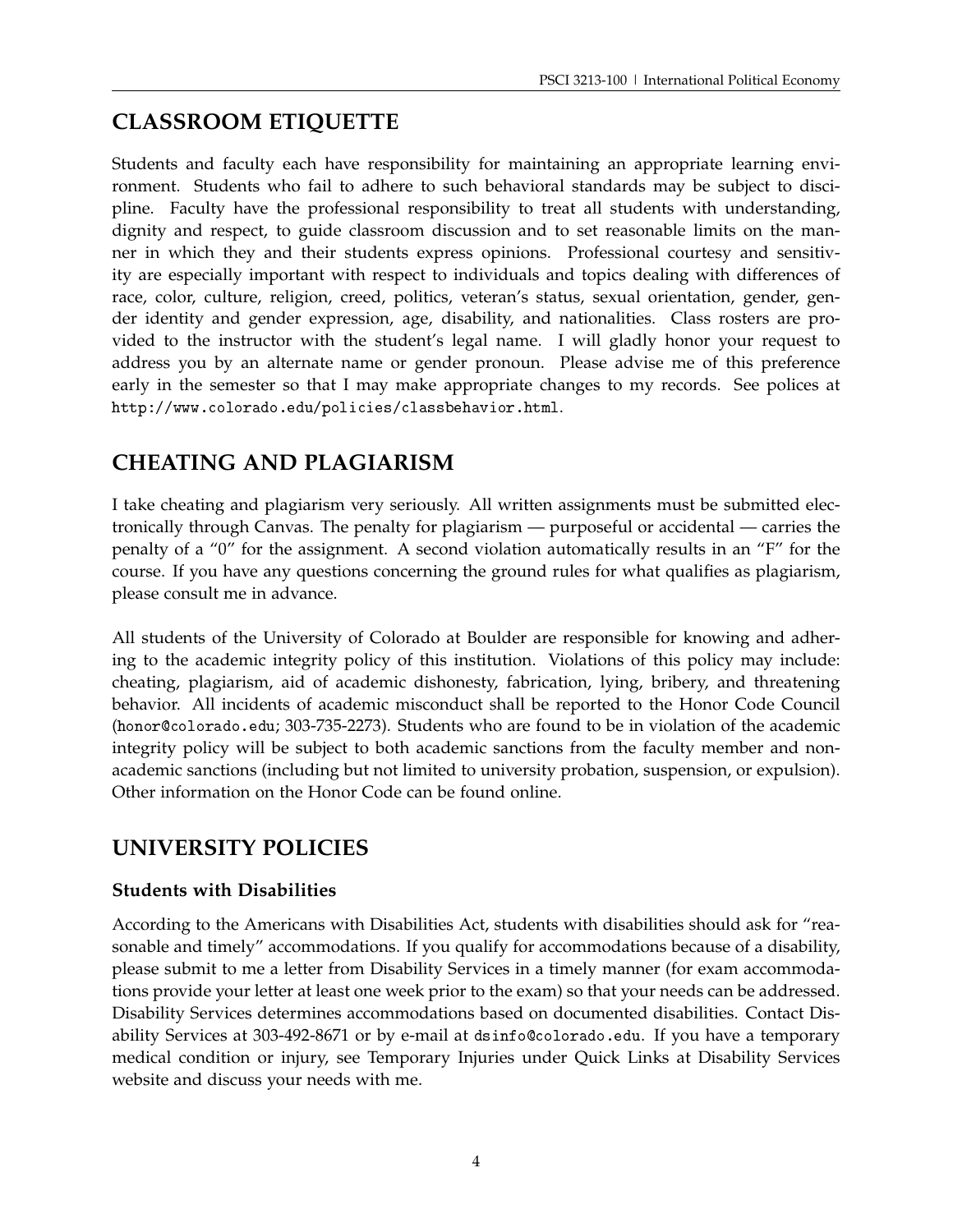# **Religious Observances**

Campus policy regarding religious observances requires that faculty make every effort to reasonably and fairly deal with all students who, because of religious obligations, have conflicts with scheduled exams, assignments or required attendance. Students in this situation can ask for "reasonable and timely" accommodations. Please review the syllabus closely and try to find out whether you have time conflicts with any of the assignments. I encourage you to do so in the first two weeks of the semester and inform me about your concerns either during my office hours or after lecture.

# **Discrimination and Harassment**

The University of Colorado at Boulder Discrimination and Harassment Policy and Procedures, the University of Colorado Sexual Harassment Policy and Procedures, and the University of Colorado Conflict of Interest in Cases of Amorous Relationships policy apply to all students, staff, and faculty. Any student, staff, or faculty member who believes s/he has been the subject of sexual harassment or discrimination or harassment based upon race, color, national origin, sex, age, disability, creed, religion, sexual orientation, or veteran status should contact the Office of Discrimination and Harassment (ODH) at 303-492-2127 or the Office of Student Conduct (OSC) at 303-492-5550. Information about the ODH, the above referenced policies, and the campus resources available to assist individuals regarding discrimination or harassment can be obtained at http://www.colorado.edu/odh.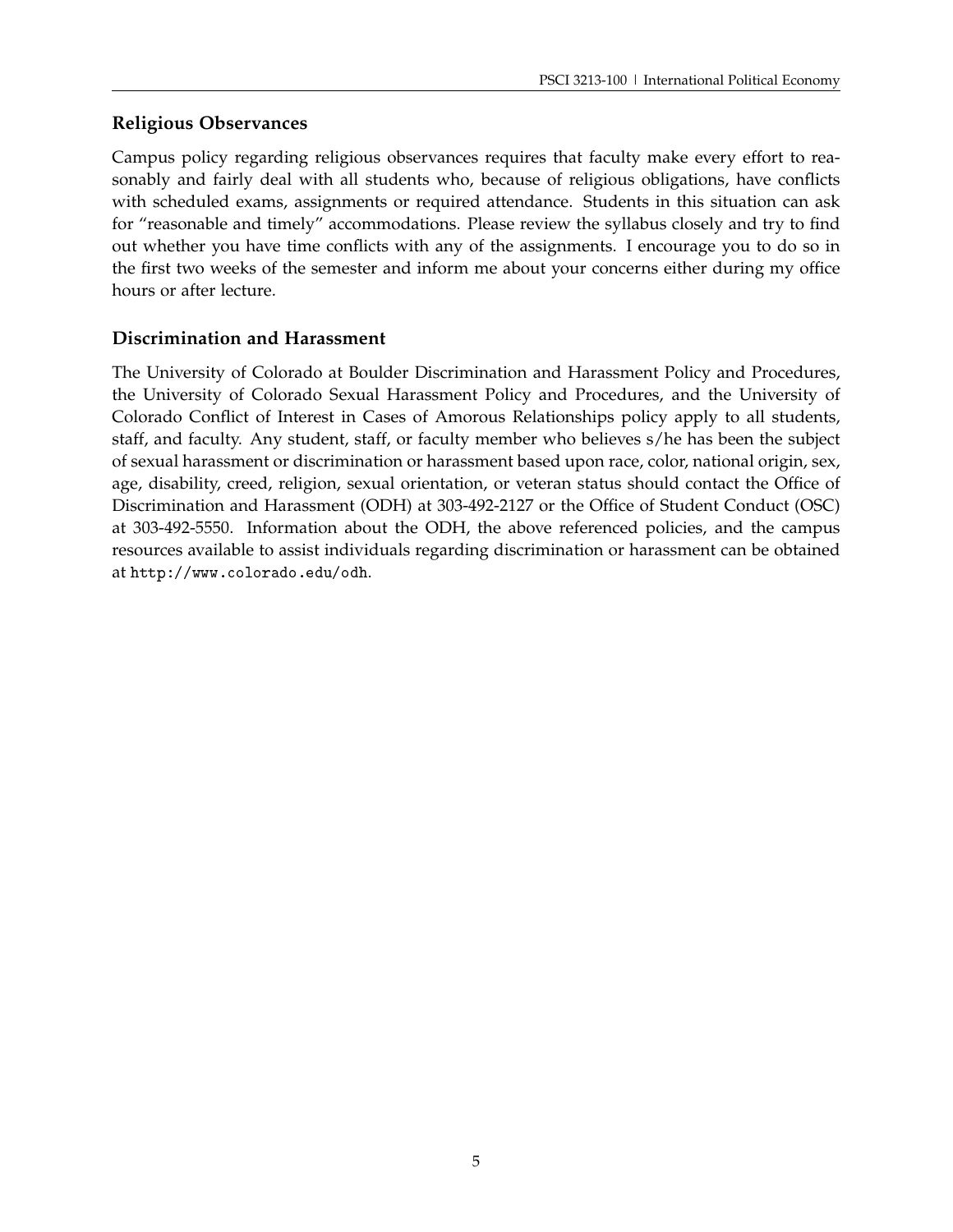# **COURSE SCHEDULE**

*Following along with the readings is essential for doing well in this course. While I may not touch on everything in the readings during class, all terms and examples from the assigned readings are fair game on the exams and quizzes.*

# **PART I: INTERNATIONAL TRADE**

### **Week 1, 01/13 - 01/17: Introduction**

#### **Tuesday, January 14 — Syllabus and Course Overview**

*Key Questions: What is IPE? What should you expect to gain from this course?*

- Syllabus
- "10 Things to Know About Reading a Regression Table." Evidence in Governance and Politics. <http://egap.org/methods-guides/10-things-know-about-reading-regression-table>

# **Thursday, January 16 — A Primer on Economic History and the Case for Free Trade**

*Key Questions: What is globalization and how has it changed over time? What is mercantilism? What is so good about free trade?*

- Douglas A. Irwin. 1996. *Against the Tide: An Intellectual History of Free Trade*. Princeton University Press. Chapter 2.
- Oatley Textbook, **pp. 46-53**.

#### **Week 2, 01/20 - 01/24: Societal Interests in International Trade**

#### **Tuesday, January 21 — Domestic Preferences in Trade Policy I**

*Key Questions: How should we build our theories and arguments in IPE? Why do individuals differ in their opinions toward free trade?*

- Lake, David A. 2009. "Open Economy Politics: A Critical Review." *Review of International Organizations* 4 (3): 219-244.
- Oatley Textbook, **pp. 69-79**.

#### **Thursday, January 23 — Domestic Preferences in Trade Policy II**

*Key Questions: Are trade preferences really driven by economic self-interest? What explains deviation from the HO and RV models?*

- Hainmueller, Jens, and Michael J. Hiscox. 2006. "Learning to Love Globalization: Education and Individual Attitudes Toward Trade." *International Organization* 60 (2): **pp. 469-481** and **pp. 491-493**.
- Rho, Sungmin, and Michael Tomz. 2017. "Why Don't Trade Preferences Reflect Economic Self-Interest?" *International Organization* 71 (S1): S85-S108.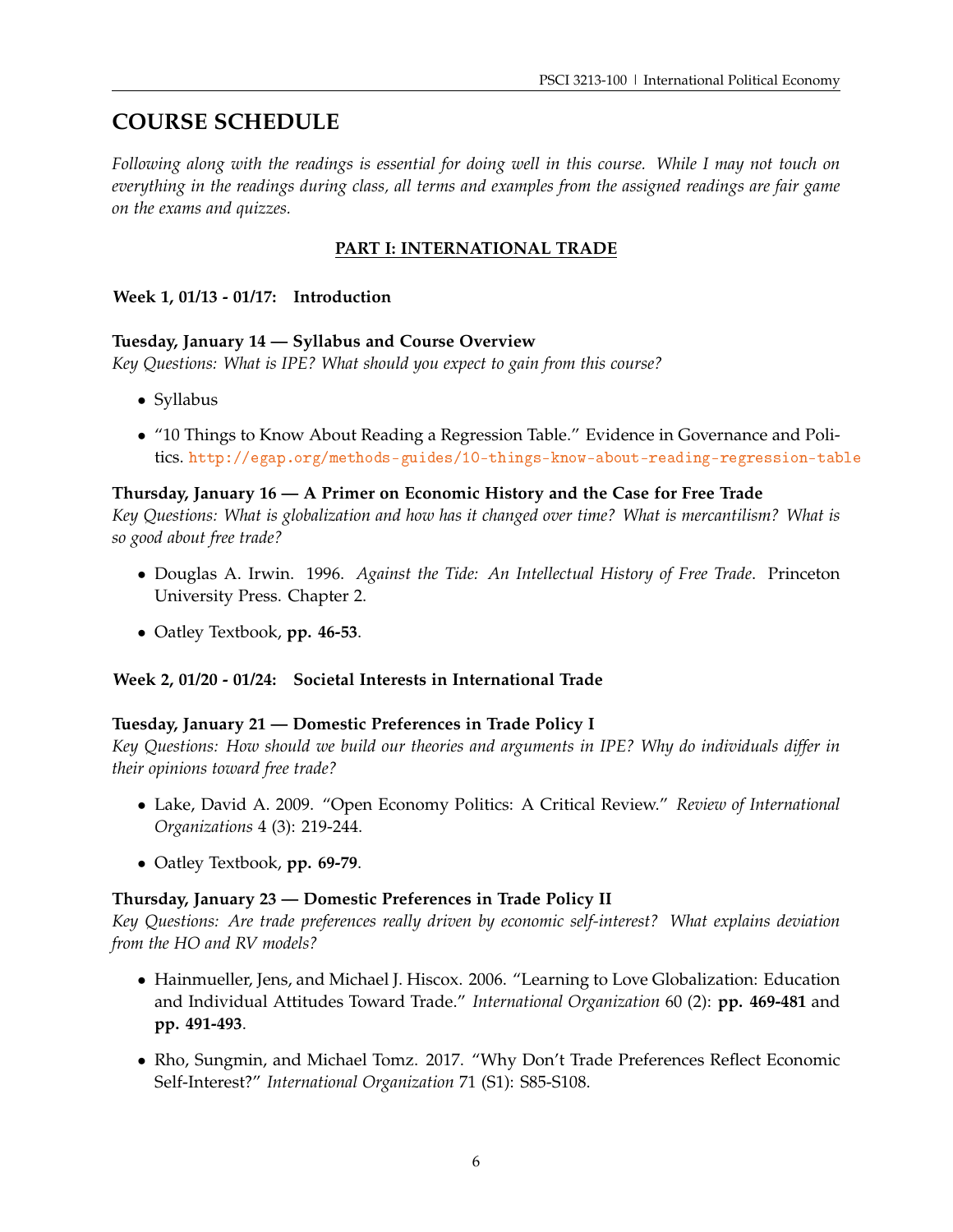# **Week 3, 01/27 - 01/31: Preference Aggregation in International Trade**

### **Tuesday, January 28 — From Preferences to Policies**

*Key Questions: How do policymakers weigh the preferences of the "winners" and "losers" of free trade? What political institutions are best for upholding free trade?*

- Oatley Textbook, **pp. 79-88**.
- Bailey, Michael A., Judith Goldstein, and Barry R. Weingast. 1997. "The Institutional Roots of American Trade Policy: Politics, Coalitions, and International Trade." *World Politics* 49: 309-338.

# **Thursday, January 30 — Democracy and Trade Policy**

*Key Questions: Do free trade and democracy go together? Does public opinion matter for trade policy?*

- Milner, Helen, and Kieko Kubota. 2005. "Why the Move to Free Trade? Democracy and Trade Policy in Developing Countries?" *International Organization* 59 (1): **pp. 107-119** (skim the rest).
- Guisinger, Alexandra. 2009. "Determining Trade Policy: Do Voters Hold Politicians Accountable?" *International Organization* 63: 533-557.

#### **Week 4, 02/03 - 02/07: Global Trade Governance**

#### **Tuesday, February 4 — The GATT and World Trade Organization**

*Key Questions: Why did states create the GATT/WTO? Is the WTO good or bad for developing countries?*

- Oatley Textbook, **pp. 21-36** and **pp. 58-67**.
- Kim, Moonhawk. 2008. "Costly Procedures: Divergent Effects of Legalization in the GATT/WTO Dispute Settlement Procedures." *International Studies Quarterly* 52: **pp. 657- 664** (skim the rest).

#### **Thursday, February 6 — Preferential Trade Agreements**

*Key Questions: Do PTAs complement or contradict multilateralism? What are the advantages/disadvantages of regionalism?*

- Oatley Textbook, **pp. 36-44**.
- Bhagwati, Jagdish. 2008. *Termites in the Trading System: How Preferential Agreements Undermine Free Trade*. Oxford University Press. Chapter 3.

#### **Week 5, 02/10 - 02/14: Trade Conflict**

#### **Tuesday, February 11 — Preventing and Analyzing Trade Wars**

*Key Questions: Who is "winning" the US-China trade war? How can trade wars be resolved?*

• Shan, Weijian. "The Unwinnable Trade War." *Foreign Affairs*. November/December 2019.

#### **Thursday, February 13 — EXAM 1**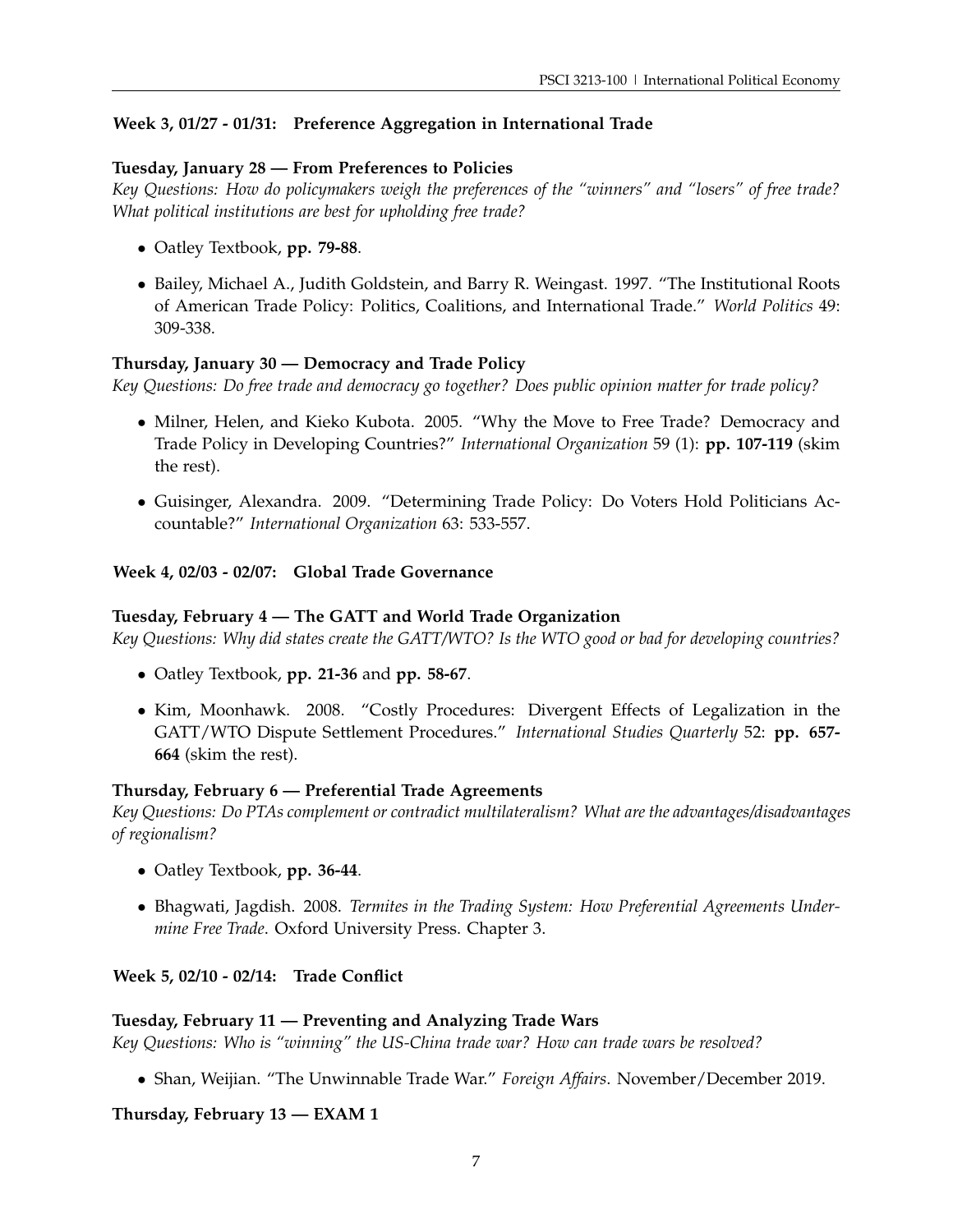• A study guide will be distributed a week prior to the exam date.

# **PART II: CAPITAL, EXCHANGE RATES, AND MONETARY RELATIONS**

# **Week 6, 02/17 - 02/21: The Impossible Trinity**

# **Tuesday, February 18 — Exchange Rates, Monetary Policy, and the Impossible Trinity**

*Key Questions: What is the purpose of monetary policy? What are the trade-offs that governments face when managing monetary policy?*

• Oatley Textbook, **pp. 202-212** and "The Unholy Trinity" **pp. 255-257**.

# **Thursday, February 20 — The Politics of the Trinity and the Classical Gold Standard** *Key Questions: How do states choose sides along the impossible trinity? Could the gold standard exist today?*

• Oatley Textbook, Chapter 12 and "The Classical Gold Standard" **pp. 208-210**

# **Week 7, 02/24 - 02/28: Bretton Woods and the International Monetary Fund**

#### **Tuesday, February 25 — The Rise and Fall of Bretton Woods**

*Key Questions: Why did the Bretton Woods system look the way it did? What are the factors that caused its collapse?*

• Eichengreen, Barry J. 2008. *Globalizing Capital: A History of the International Monetary System*. Princeton University Press. Chapter 4.

#### **Thursday, February 27 — The IMF and the Politics of Crisis**

*Key Questions: Is the IMF a biased organization? What is conditionality and why is it politically unpopular in borrowing countries?*

- Oatley Textbook, Chapter 14.
- Ito, Takatoshi. 2012. "Can Asia Overcome the IMF Stigma?" *American Economic Review* 102 (3): 198-202.

# • **PAPER OUTLINES DUE AT 12:30 PM (E-COPY AND HARD COPY)**

**Week 8, 03/02 - 03/06: Foreign Direct Investment**

#### **Tuesday, March 3 — Supply and Demand for FDI**

*Key Questions: What motivates FDI? How can developing countries attract FDI?*

• Oatley Textbook, Chapter 9.

#### **Thursday, March 5 — The Domestic Politics of FDI**

*Key Questions: Is FDI good or bad for the poor? What are the distributional implications of FDI inflows?*

Pick *one*: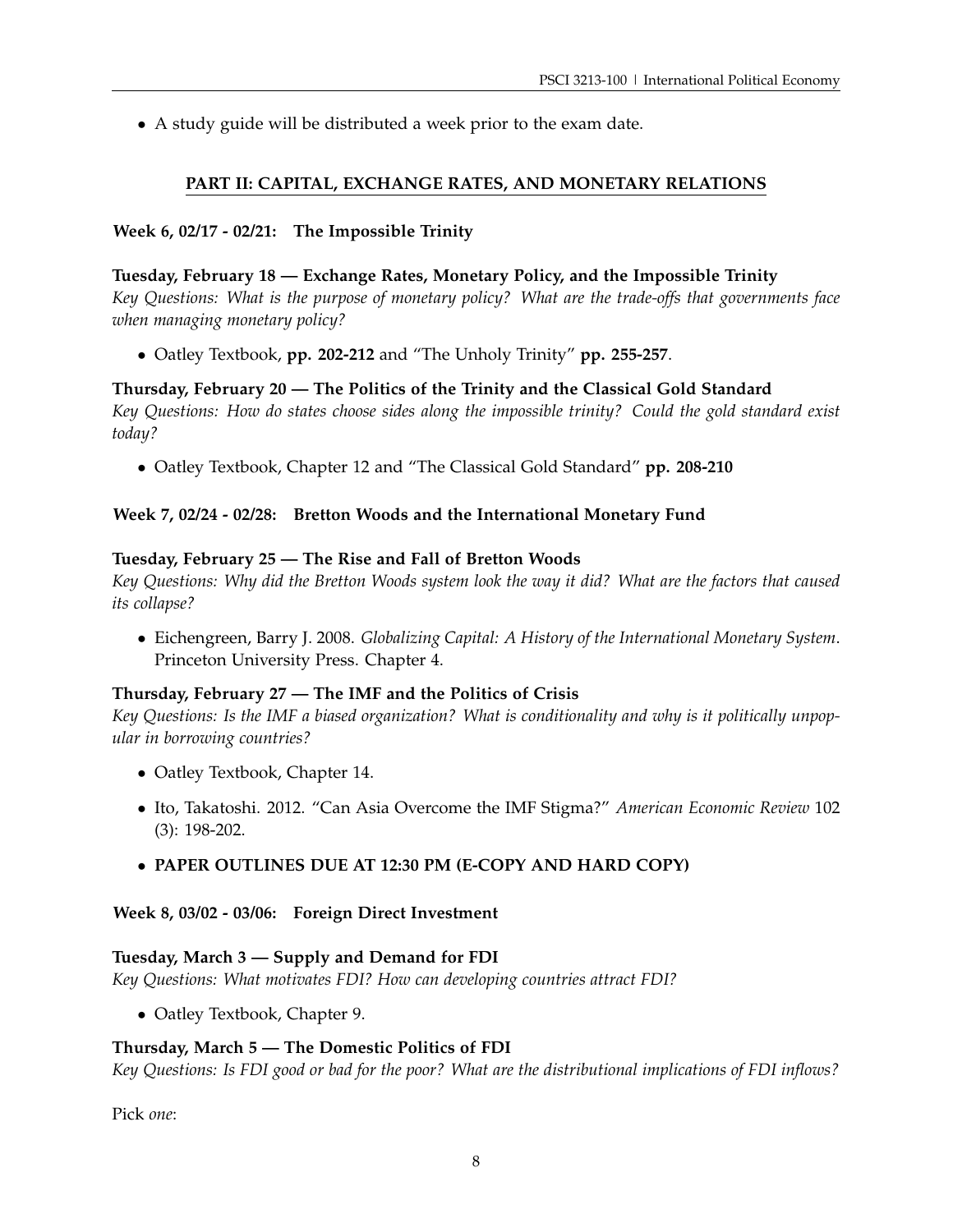- Pandya, Sonal S. 2010. "Labor Markets and the Demand for Foreign Direct Investment." *International Organization* 64: 389-409.
- Rudra, Nita, Meir Alkon, and Siddharth Joshi. 2018. "FDI, Poverty, and the Politics of Potable Water Access." *Economics & Politics* 30 (3): 366-393.

#### **Week 9, 03/09 - 03/13: Sovereign Debt and Default**

#### **Tuesday, March 10 — The Sovereign Debt Puzzle**

*Key Questions: Why do most countries pay their debts in a system without centralized enforcement? What effects does the rise of international finance have on democracy?*

• Roos, Jerome. 2019. *Why Not Default? The Political Economy of Sovereign Debt*. Princeton University Press: Princeton, NJ. Chapter 1 and Chapter 3.

## **Thursday, March 12 — The Political Economy of Default**

*Key Questions: Why was Argentina's default so severe? Why do domestic actors favor (oppose) default?*

- Blustein, Paul. 2006. *And the Money Kept Rolling In (and Out) Wall Street, the IMF, and the Bankrupting of Argentina*. PublicAffairs. Chapter 7.
- Nelson, Stephen C., and David A. Steinberg. 2018. "Default Positions: What Shapes Public Attitudes about International Debt Disputes?" *International Studies Quarterly* 62: 520-533.

#### **Week 11, 03/16 - 03/20: The Eurozone and Global Financial Crisis**

#### **Tuesday, March 17 — The Euro and Eurozone Crisis**

*Key Questions: Why did European states create the Euro? Is monetary union a good or bad idea for Europe?*

- Oatley Textbook, **Page 241-247**.
- Blyth, Mark. 2013. *Austerity: The History of a Dangerous Idea*. Oxford University Press. Chapter 3.

#### **Thursday, March 19 — Global Governance During Crisis**

*Key Questions: What were the major changes to global governance following the GFC? Why was the GFC less severe than the Great Depression?*

• Drezner, Dan. 2014. "The System Worked: Global Economic Governance During the Great Recession." *World Politics* 66 (1): 123-164.

#### **Week 12, 03/23 - 03/27: SPRING BREAK**

No Classes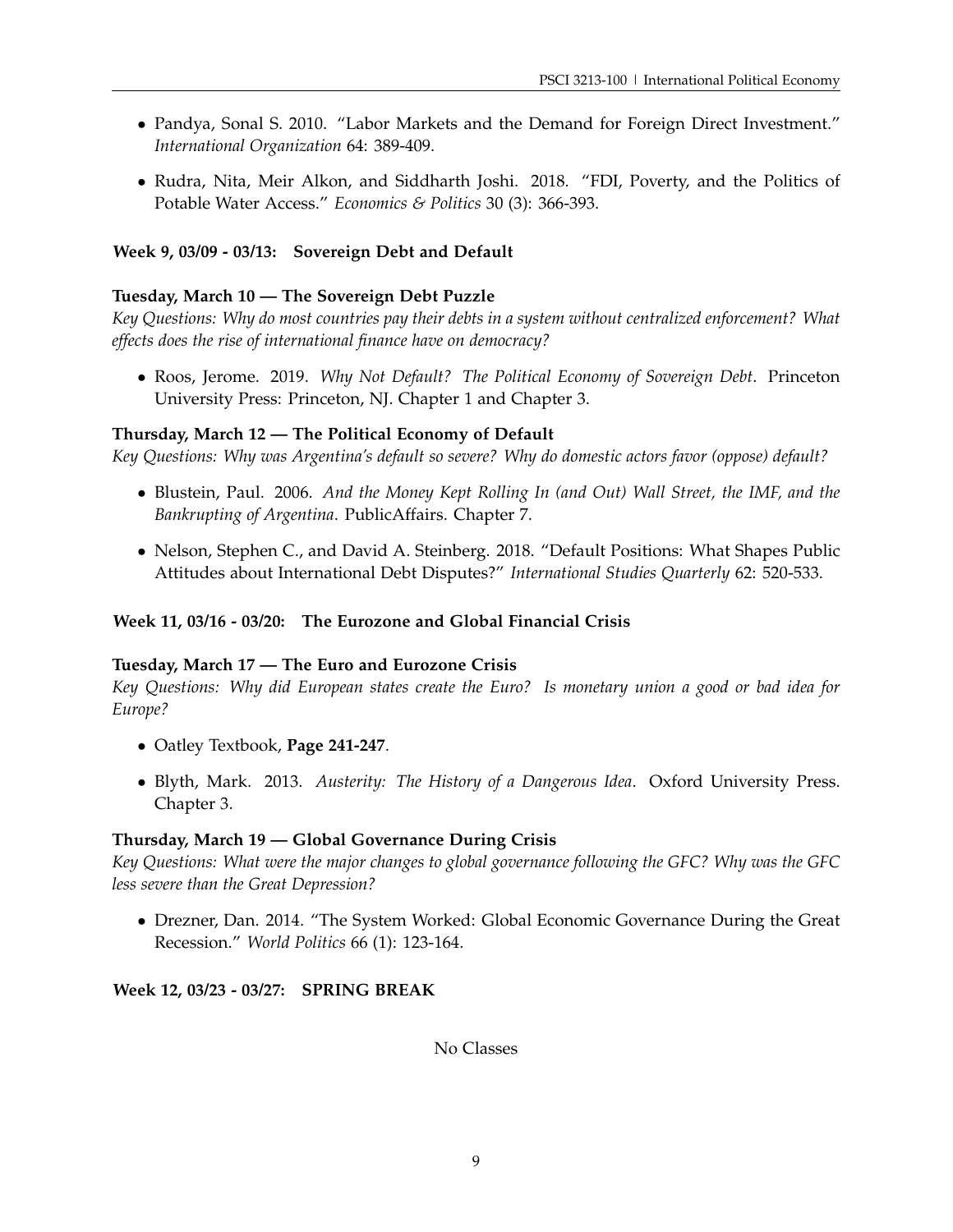## **Week 13, 03/30 - 04/03: The Rise of New Lenders**

### **Tuesday, March 31 — Chinese Capital**

*Key Questions: Is there a "Beijing Consensus"? How does the rise of China affect the international politics of lending?*

- Kaplan, Stephen B. 2016. "Banking Unconditionally: The Political Economy of Chinese Finance in Latin America." *Review of International Political Economy* 23 (4): 643-676.
- Kennedy, Scott. 2010. "The Myth of the Beijing Consensus." *Journal of Contemporary China* 19 (65): 461-477.

#### **Thursday, April 2 — The Domestic Politics of BRICs Finance**

*Key Questions: How do governments choose whom to borrow from? How do BRIC loans affect development prospects in poor countries?*

• Bunte, Jonas B. 2019. *Raise the Debt: How Developing Countries Choose Their Creditors*. Oxford University Press. Chapter 2 and Chapter 4.

# **PART III: INTERNATIONAL MIGRATION**

#### **Week 13, 04/06 - 04/10: Public Opinion and Immigration Policy**

#### **Tuesday, April 7 — Domestic Preferences Toward Immigration**

*Key Questions: What drives public attitudes toward immigration? Are preferences toward immigration different from preferences toward trade?*

• Hainmueller, Jens, and Daniel J. Hopkins. 2014. "Public Attitudes Toward Immigration." *Annual Review of Political Science* 17: 225-249.

#### • **POLICY ANALYSIS PAPERS DUE AT 12:30PM (E-COPY AND HARD COPY)**

#### **Thursday, April 9 — Explaining Shifts in Support for Immigration Policy**

*Key Questions: What explains cross-national and temporal variation in immigration policy? Does contact with immigrants increase or decrease anti-immigrant sentiment?*

- Money, Jeannette. 1997. "No Vacancy: The Political Geography of Immigration Control in Advanced Industrial Countries." *International Organization* 51 (4): 685-720.
- Hopkins, Daniel. 2010. "Politicized Places: Explaining Where and When Immigrants Provoke Local Opposition." *American Political Science Review* 104 (1): **pp. 40-46** (skim the rest).

#### **Week 14, 04/13 - 04/17: Migration Patterns and Policies**

#### **Tuesday, April 14 — The Decision to Migrate**

*Key Questions: What "push" and "pull" factors drive migration? Can political institutions make migration more (or less) desirable?*

• Fitzgerald, Jennifer, David Leblang, and Jessica C. Teets. 2014. "Defying the Law of Gravity: The Political Economy of International Migration." *World Politics* 66 (3): **pp. 406-418** (skim the rest).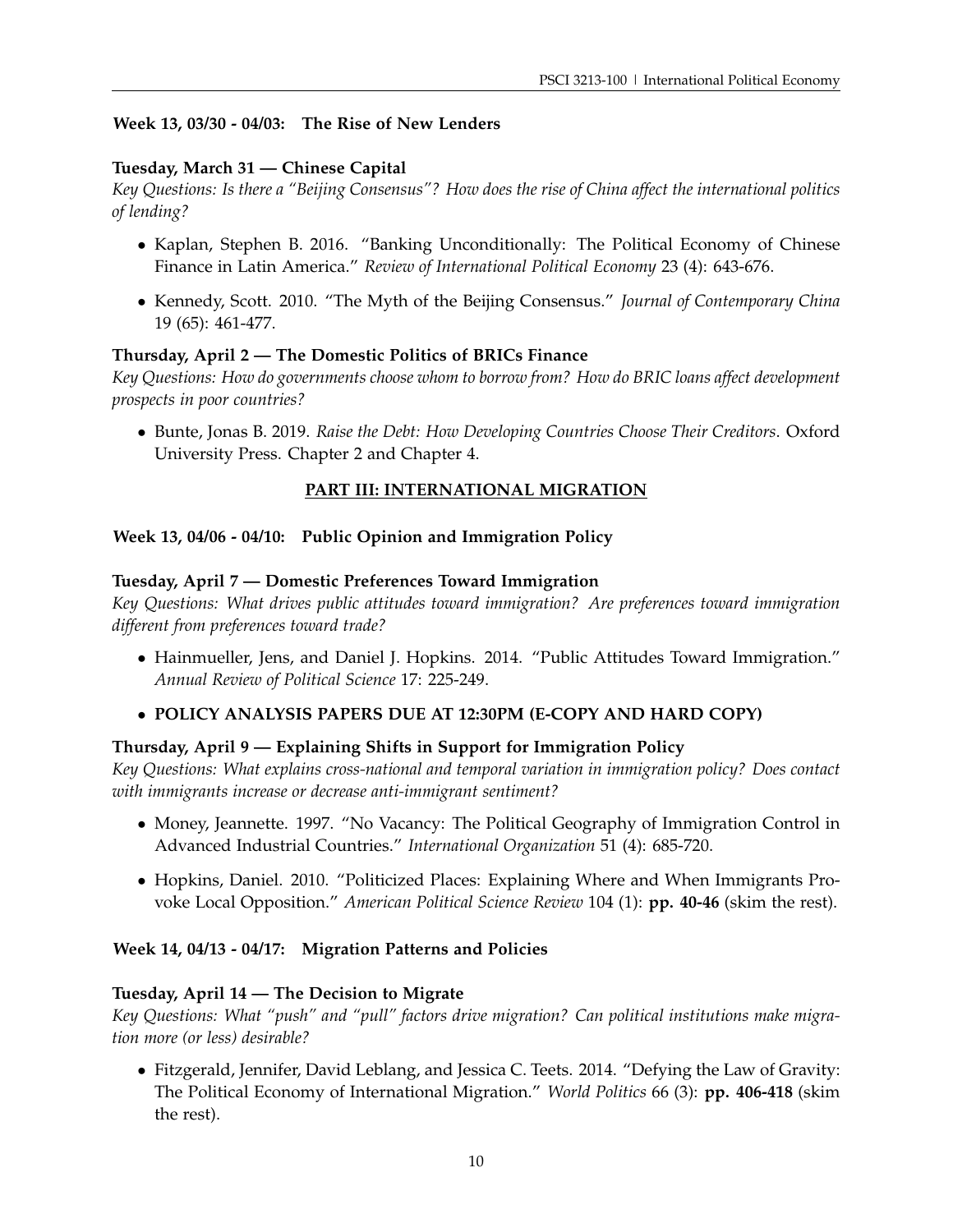• Cornelius, Wayne A., and Idean Salehyan. 2007. "Does Border Enforcement Deter Unauthorized Immigration? The Case of Mexican Migration to the United States of America." *Regulation & Governance* 1: 139-153.

### **Thursday, April 16 — NO CLASS (Away at MPSA Conference)**

• No Readings

# **Week 15, 04/20 - 04/24: The Broader Implications of International Migration**

#### **Tuesday, April 21 — Migration, Remittances, and Development**

*Key Questions: How do remittances differ from other forms of foreign capital? Do remittances help or hinder socioeconomic development?*

- Kapur, Devesh. 2004. "Remittances: The New Development Mantra?" G-24 Discussion Paper, No. 29.
- Ratha, Dilip. "Dollars Without Borders." *Foreign Affairs*. October 16, 2009.

#### **Thursday, April 23 — Migration and Foreign Policy**

*Key Questions: Is international migration connected to other foreign economic policies? If so, how?*

Pick *one*:

- Bermeo, Sarah Blodgett, and David Leblang. 2015. "Migration and Foreign Aid." *International Organization* 69 (3): 627-657.
- Bernhard, William T., and David Leblang. 2016. "Sovereign Debt, Migration Pressure, and Government Survival." *Comparative Political Studies* 49 (7): 907-938.
- Connell, Brendan J., Samantha L. Moya, and Adrian J. Shin. 2019. "Migration and Economic Coercion." PEIO Conference Manuscript.
- Peters, Margaret E. 2015. "Open Trade, Closed Borders: Immigration in the Era of Globalization." *World Politics* 67 (1): 114-154.

**Week 16, 04/27 - 05/01: Course Wrap-Up**

#### **Tuesday, April 28 — The Globalization Backlash**

*Key Questions: What is populism? How should policymakers respond to popular resistance to globalization?*

- Goodwin, Matthew and Caitlin Milazzo. 2017. "Taking Back Control? Investigating the Role of Immigration in the 2016 Vote for Brexit." *British Journal of Politics and International Relations* 19 (3): 450-464.
- Scheve, Kenneth F., and Matthew J. Slaughter. 2018. "How to Save Globalization." *Foreign Affairs* 97 (6): 98-108.

#### **Thursday, April 30 — Course Wrap-up and Review Session**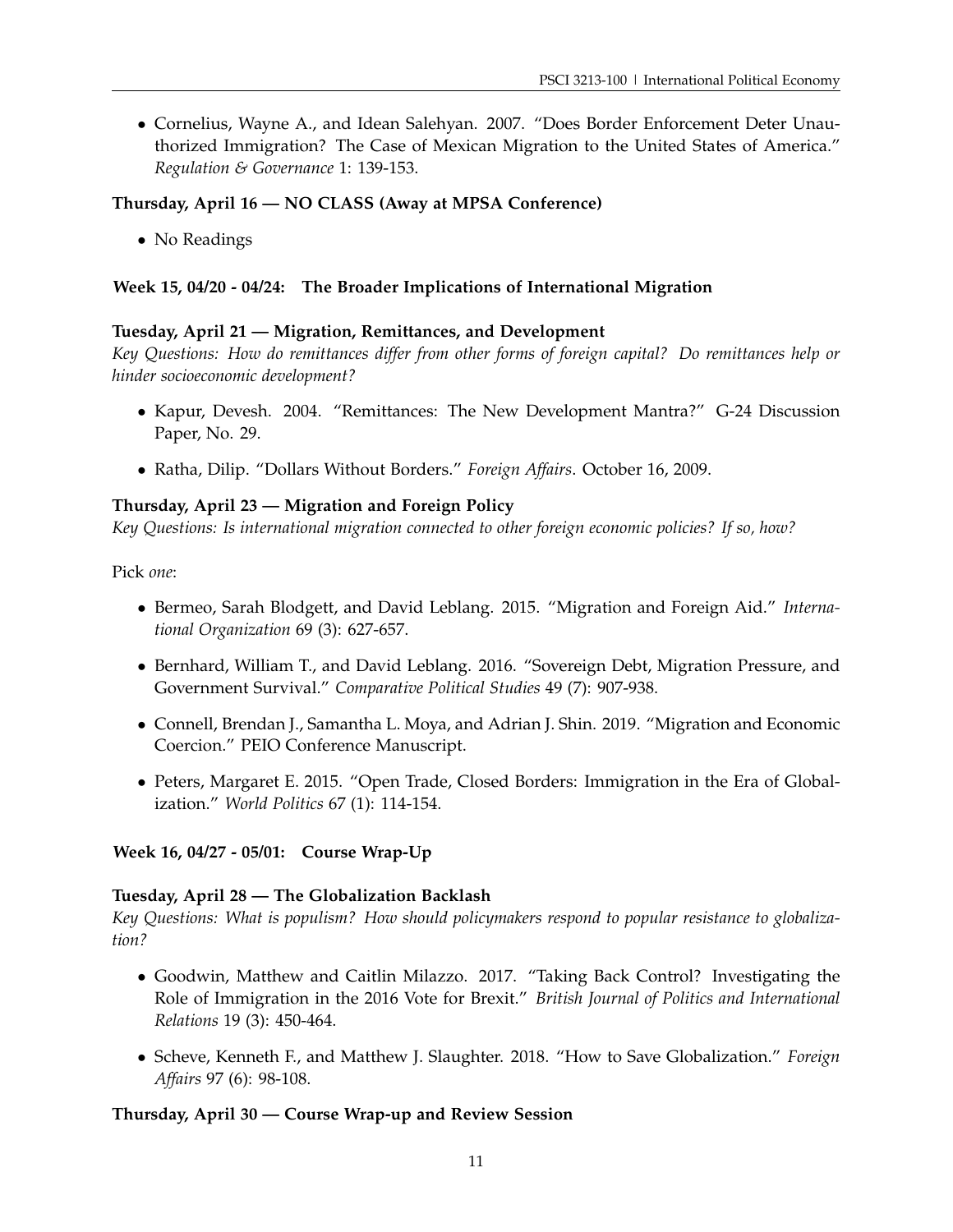• No Readings

# **DATE TBA: FINAL EXAM**

• A study guide will be distributed a week prior to the exam date.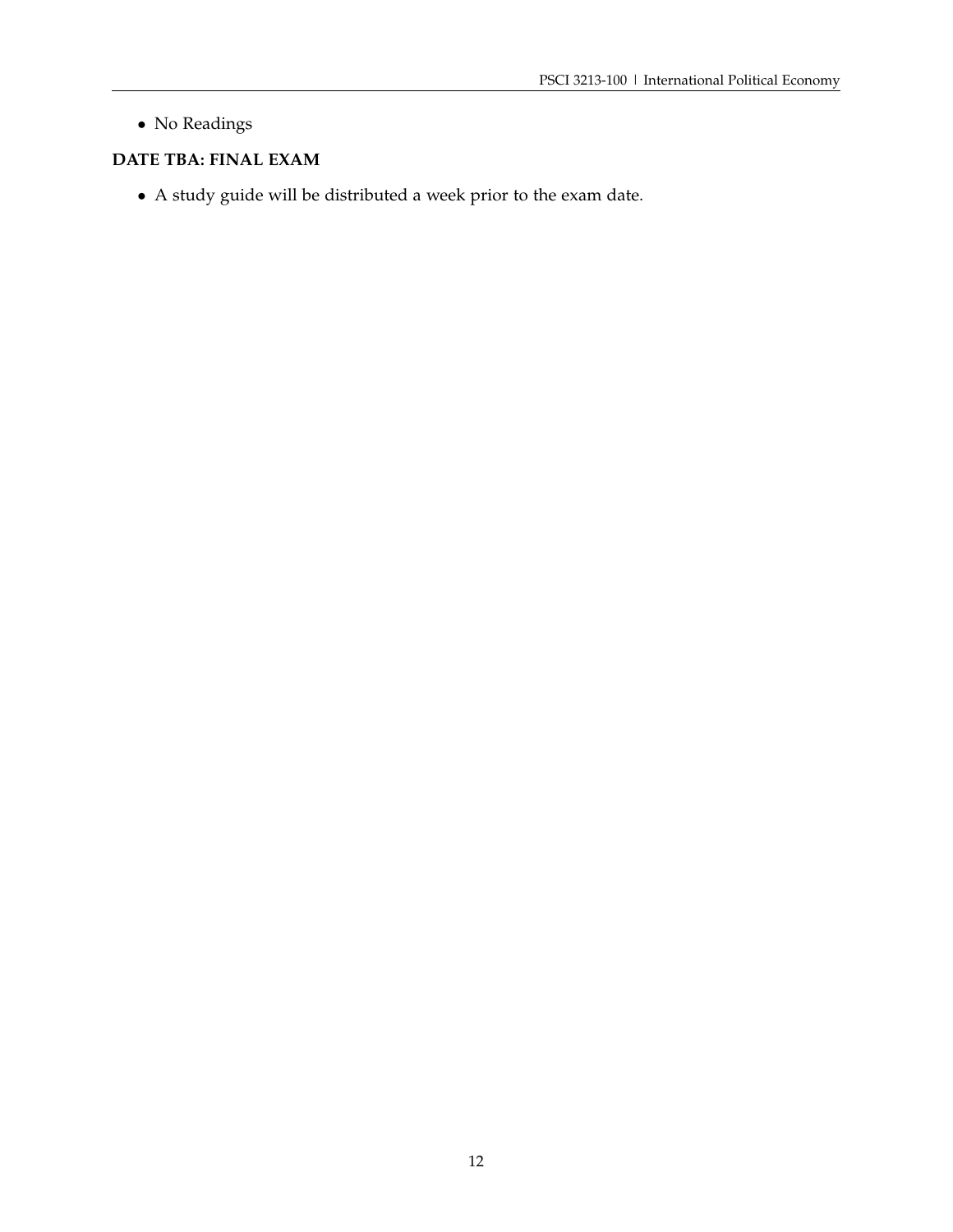# **Recommended Readings**

*To assist you in your research — and for your reading pleasure :) — you may refer to the readings below.*

### **Economic History**

- Ahamed, Liaquat. 2009. *Lords of Finance: The Bankers Who Broke the World*. Penguin.
- Clark, Gregory. 2008. *A Farewell to Alms: A Brief Economic History of the World*. Princeton University Press.
- Eichengreen, Barry. 1996. *Globalizing Capital: A History of the International Monetary System*. Princeton University Press.
- Frieden, Jeffry A. 2007. *Global Capitalism: Its Fall and Rise in the Twentieth Century*. WW Norton & Company: New York, NY.
- Irwin, Neil. 2013. *The Alchemists: Three Central Bankers and a World on Fire*. Penguin.
- Polanyi, Karl. 1944. *The Great Transformation*. Beacon Press.

#### **Foreign Direct Investment**

- Barry, Colin M., and Katja B. Kleinberg. 2014. "Profiting From Sanctions: Economic Coercion and US Foreign Direct Investment in Third-Party States." *International Organization* 69 (4): 881-912.
- Buthe, Tim, and Helen V. Milner. 2008. "The Politics of Foreign Direct Investment into Developing Countries: Increasing FDI through International Trade Agreements?" *American Journal of Political Science* 52 (4): 741-762.
- Elkins, Zachary, Andrew T. Guzman, and Beth A. Simmons. 2006. "Competing for Capital: The Diffusion of Bilateral Investment Treaties, 1960–2000." *International Organization* 60 (4): 811-846.
- Frieden, Jeffry A. 1994. "International Investment and Colonial Control: A New Interpretation." *International Organization* 48 (4): 559-593.
- Jensen, Nathan M. 2008. *Nation-States and the Multinational Corporation: A Political Economy of Foreign Direct Investment*. Princeton University Press.
- Jensen, Nathan. 2008. "Political Risk, Democratic Institutions, and Foreign Direct Investment." *Journal of Politics* 70 (4): 1040-1052.
- Kerner, Andrew, and Jane Lawrence. 2014. "What's the Risk? Bilateral Investment Treaties, Political Risk and Fixed Capital Accumulation." *British Journal of Political Science* 44 (1): 107-121.
- Li, Quan, and Adam Resnick. 2003. "Reversal of Fortunes: Democratic Institutions and Foreign Direct Investment Inflows to Developing Countries." *International Organization* 57 (1): 175-193.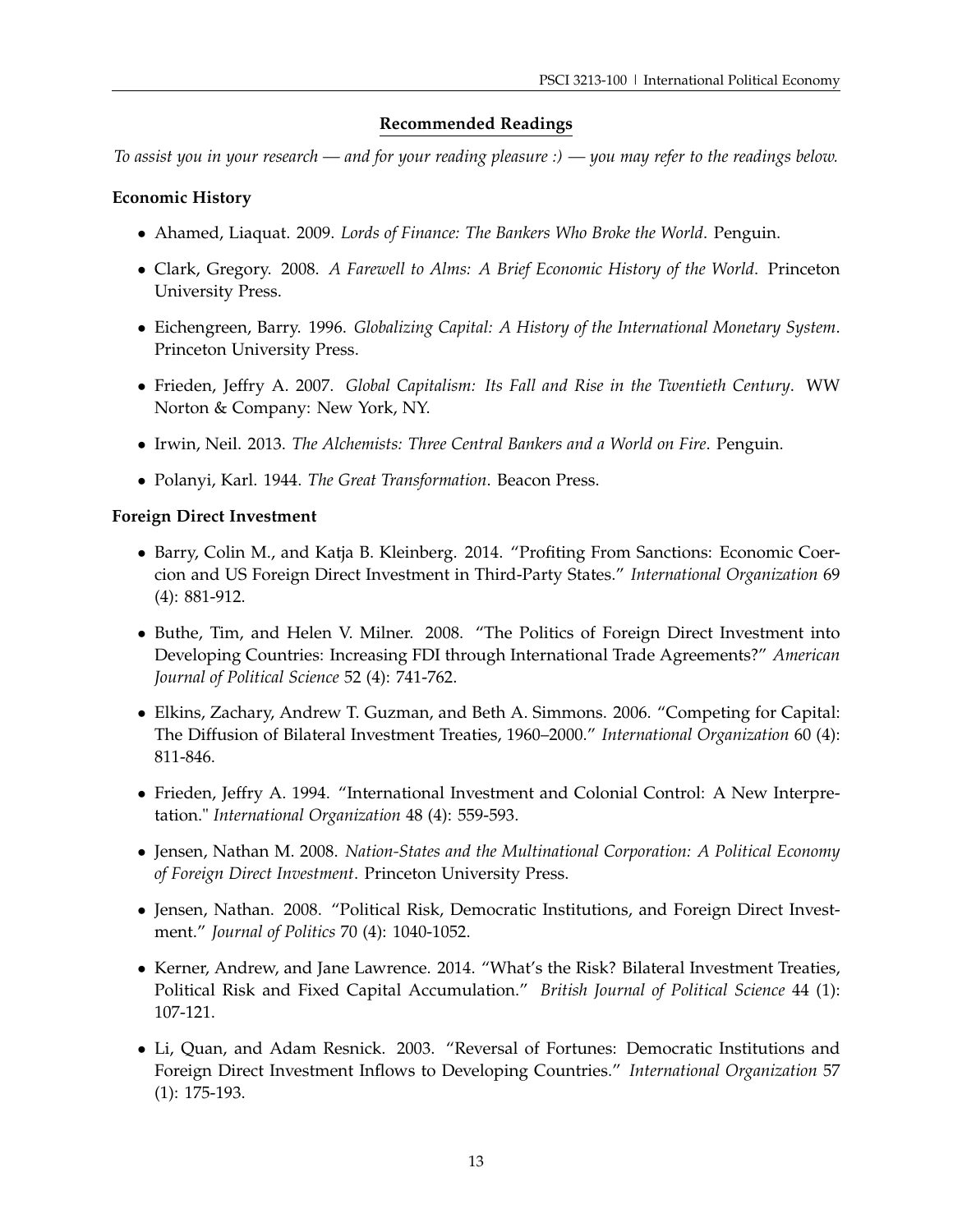- Tobin, Jennifer L., and Susan Rose-Ackerman. 2011. "When BITs Have Some Bite: The Political-Economic Environment for Bilateral Investment Treaties." *The Review of International Organizations* 6 (1): 1-32.
- Wellhausen, Rachel L. 2015. "Bondholders vs. Direct Investors? Competing Responses to Expropriation." *International Studies Quarterly* 59 (4): 750-764.

# **Immigration**

- Hainmueller, Jens, and Dominik Hangartner. 2013. "Who Gets a Swiss Passport? A Natural Experiment in Immigrant Discrimination." *American Political Science Review* 107 (1): 159-187.
- Hanson, Gordon H., Kenneth Scheve, and Matthew J. Slaughter. 2007 "Public Finance and Individual Preferences over Globalization Strategies." *Economics & Politics* 19 (1): 1-33.
- Leblang, David. 2010. "Familiarity Breeds Investment: Diaspora Networks and International Investment." *American Political Science Review* 104 (3): 584-600.
- Malhotra, Neil, Yotam Margalit, and Cecilia Hyunjung Mo. 2013. "Economic Explanations for Opposition to Immigration: Distinguishing Between Prevalence and Conditional Impact." *American Journal of Political Science* 57 (2): 391-410.
- Miller, Michael K., and Margaret E. Peters. 2018. "Restraining the Huddled Masses: Migration Policy and Autocratic Survival." *British Journal of Political Science*: 1-31.
- Nikolova, Elena. 2017. "Destined for Democracy? Labour Markets and Political Change in Colonial British America." *British Journal of Political Science* 47 (1): 19-45.
- Peters, Margaret E. 2017. *Trading Barriers: Immigration and the Remaking of Globalization*. Princeton University Press.
- Ruhs, Martin. 2013. *The Price of Rights: Regulating International Labor Migration*. Princeton University Press.
- Salehyan, Idean, and Kristian Skrede Gleditsch. 2006. "Refugees and the Spread of Civil War." *International Organization* 60 (2): 335-366.
- Shin, Adrian J. 2017. "Tyrants and Migrants: Authoritarian Immigration Policy." *Comparative Political Studies* 50 (1): 14-40.

# **International Monetary Fund**

- Broz, J. Lawrence, and Michael Brewster Hawes. 2006. "Congressional Politics of Financing the International Monetary Fund." *International Organization* 60 (2): 367-399.
- Caraway, Teri L., Stephanie J. Rickard, and Mark S. Anner. 2012. "International Negotiations and Domestic Politics: The Case of IMF Labor Market Conditionality." *International Organization* 66 (1): 27-61.
- Copelovitch, Mark. 2010. "Master or Servant? Common Agency and the Political Economy of IMF Lending." *International Studies Quarterly* 54 (1): 49-77.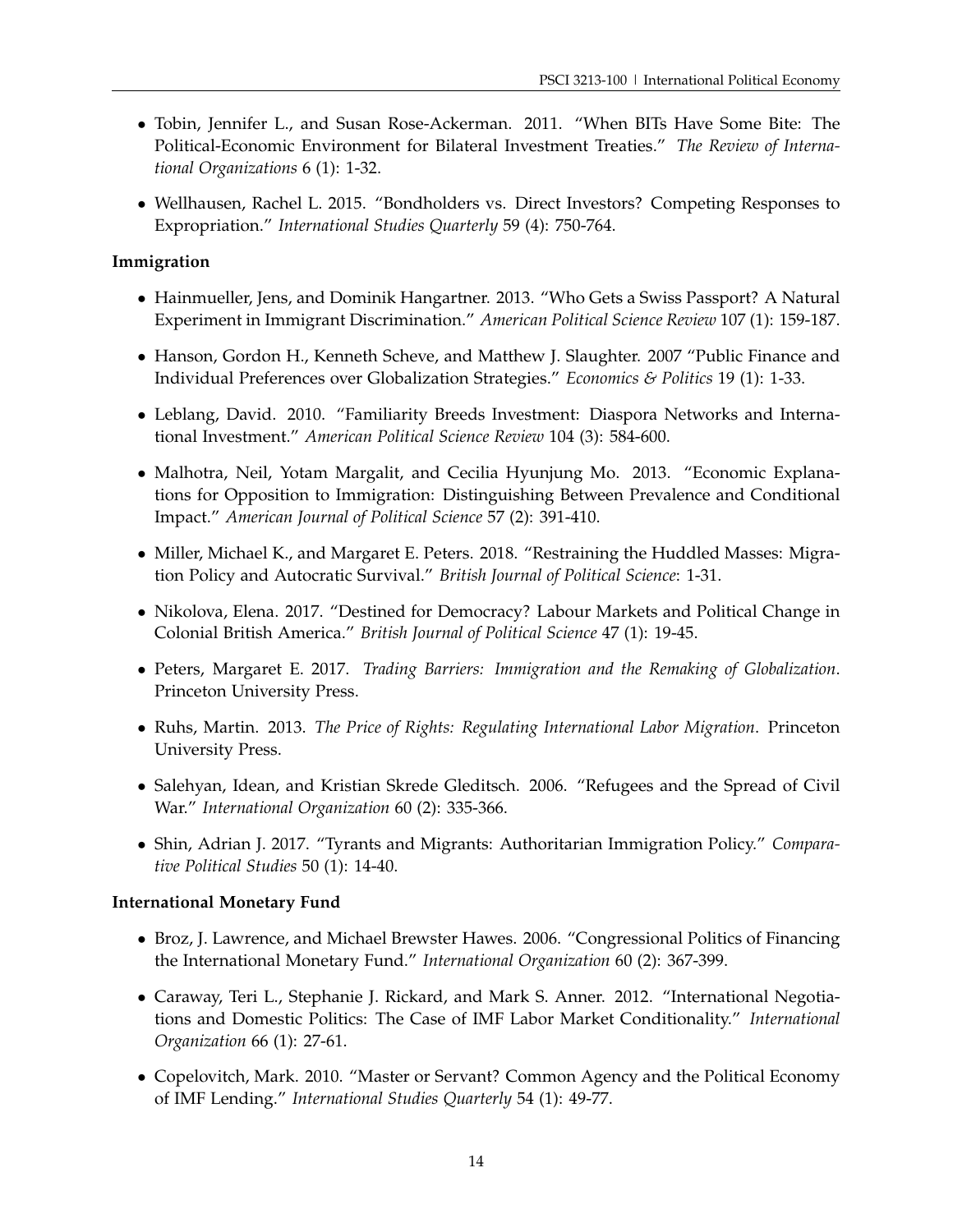- Lipscy, Phillip Y., and Haillie Na-Kyung Lee. 2019. "The IMF as a Biased Global Insurance Mechanism: Asymmetrical Moral Hazard, Reserve Accumulation, and Financial Crises." *International Organization* 73 (1): 35-64.
- Nelson, Stephen C. 2017. *The Currency of Confidence: How Economic Beliefs Shape the IMF's Relationship With Its Borrowers*. Cornell University Press.
- Nelson, Stephen C., and Geoffrey P.R. Wallace. 2017. "Are IMF Lending Programs Good or Bad for Democracy?" *Review of International Organizations* 12 (4): 523-558.
- Stone, Randall W. 2002. *Lending Credibility: The International Monetary Fund and the Post-Communist Transition*. Princeton University Press.
- Stone, Randall W. 2008. "The Scope of IMF Conditionality." *International Organization* 62 (4): 589-620.
- Vreeland, James Raymond. 2003. *The IMF and Economic Development*. Cambridge University Press.
- Woods, Ngaire. 2014. *The Globalizers: The IMF, the World Bank, and Their Borrowers*. Cornell University Press.

#### **International Trade**

- Chaudoin, Stephen. 2014. "Promises or Policies? An Experimental Analysis of International Agreements and Audience Reactions." *International Organization* 68: 235-256.
- Colantone, Italo, and Piero Stanig. 2018. "Global Competition and Brexit." *American Political Science Review* 112 (2): 201-218.
- Fordham, Benjamin O., and Katja B. Kleinberg. 2012. "How Can Economic Interests Influence Support For Free Trade?" *International Organization* 66 (2): 311-328.
- Hays, Jude C., Sean D. Ehrlich, and Clint Peinhardt. 2005. "Government Spending and Public Support for Trade in the OECD: An Empirical Test of the Embedded Liberalism Thesis." *International Organization* 59 (2): 473-494.
- Hiscox, Michael J. 2002. *International Trade and Political Conflict: Commerce, Coalitions, and Mobility*. Princeton University Press.
- Irwin, Douglas A. 2015. *Free Trade Under Fire*. Princeton University Press.
- Kono, Daniel Y. 2006. "Optimal Obfuscation: Democracy and Trade Policy Transparency." *American Political Science Review* 100 (3): 369-384.
- Mansfield, Edward D., Helen V. Milner, and B. Peter Rosendorff. 2002. "Why Democracies Cooperate More: Electoral Control and International Trade Agreements." *International Organization* 56 (3): 477-513.
- Mansfield, Edward D., Diana C. Mutz, and Laura R. Silver. 2015. "Men, Women, Trade, and Free Markets." *International Studies Quarterly* 59 (2): 303-315.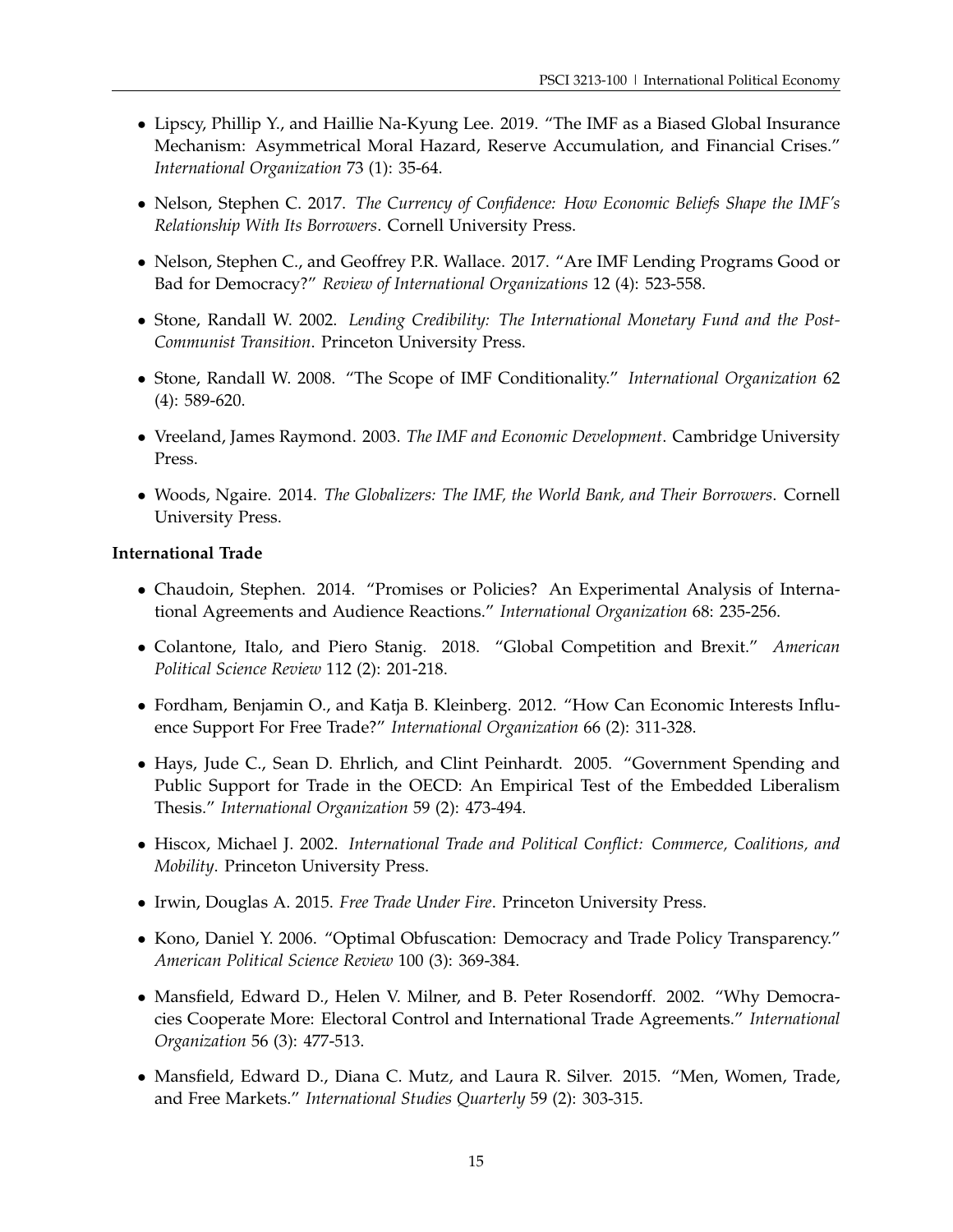- Owen, Erica, and Noel P. Johnston. 2017 "Occupation and the Political Economy of Trade: Job Routineness, Offshorability, and Protectionist Sentiment." *International Organization* 71 (4): 665-699.
- Pelc, Krzysztof J. 2009. "Seeking Escape: The Use of Escape Clauses in International Trade Agreements." *International Studies Quarterly* 53 (2): 349-368.
- Rogowski, Ronald. 1989. *Commerce and Coalitions: How Trade Affects Domestic Political Alignments*. Princeton University Press.

# **Monetary Policy and Exchange Rates**

- Bearce, David H. 2003. "Societal Preferences, Partisan Agents, and Monetary Policy Outcomes." *International Organization* 57 (2): 373-410.
- Bearce, David H., and Mark Hallerberg. 2011. "Democracy and De Facto Exchange Rate Regimes." *Economics & Politics* 23 (2): 172-194.
- Broz, J Lawrence. 2002. "Political System Transparency and Monetary Commitment Regimes." *International Organization* 56 (4): 861-887.
- Clark, William Roberts, and Mark Hallerberg. 2000. "Mobile Capital, Domestic Institutions, and Electorally Induced Monetary and Fiscal Policy." *American Political Science Review* 94 (2): 323-346.
- Frieden, Jeffry A. 1988. "Invested Interests: The Politics of National Economic Policies in a World of Global Finance." *International Organization* 45 (4): 425-451.
- Frieden, Jeffry A. 2016. *Currency Politics: The Political Economy of Exchange Rate Policy*. Princeton University Press.
- Leblang, David. 2003. "To Devalue or To Defend? The Political Economy of Exchange Rate Policy." *International Studies Quarterly* 47 (4): 533-539.
- Singer, David A. 2010. "Migrant Remittances and Exchange Rate Regimes in the Developing World." *American Political Science Review* 104 (2): 307-323.
- Steinberg, David A., and Victor C. Shih. 2012. "Interest Group Influence in Authoritarian States: The Political Determinants of Chinese Exchange Rate Policy." *Comparative Political Studies* 45 (11): 1405-1434.
- Walter, Stefanie. 2008. "A New Approach for Determining Exchange-Rate Level Preferences." *International Organization* 62 (3): 405-438.

#### **Financial Crises**

- Brow, J. Lawrence. 2005. "Congressional Politics of International Financial Rescues." *American Journal of Political Science* 49 (3): 479-496.
- Funke, Manuel, Moritz Schularick, and Christoph Trebesch. 2016. "Going to Extremes: Politics After Financial Crises, 1870-2014." *European Economic Review* 88: 227-260.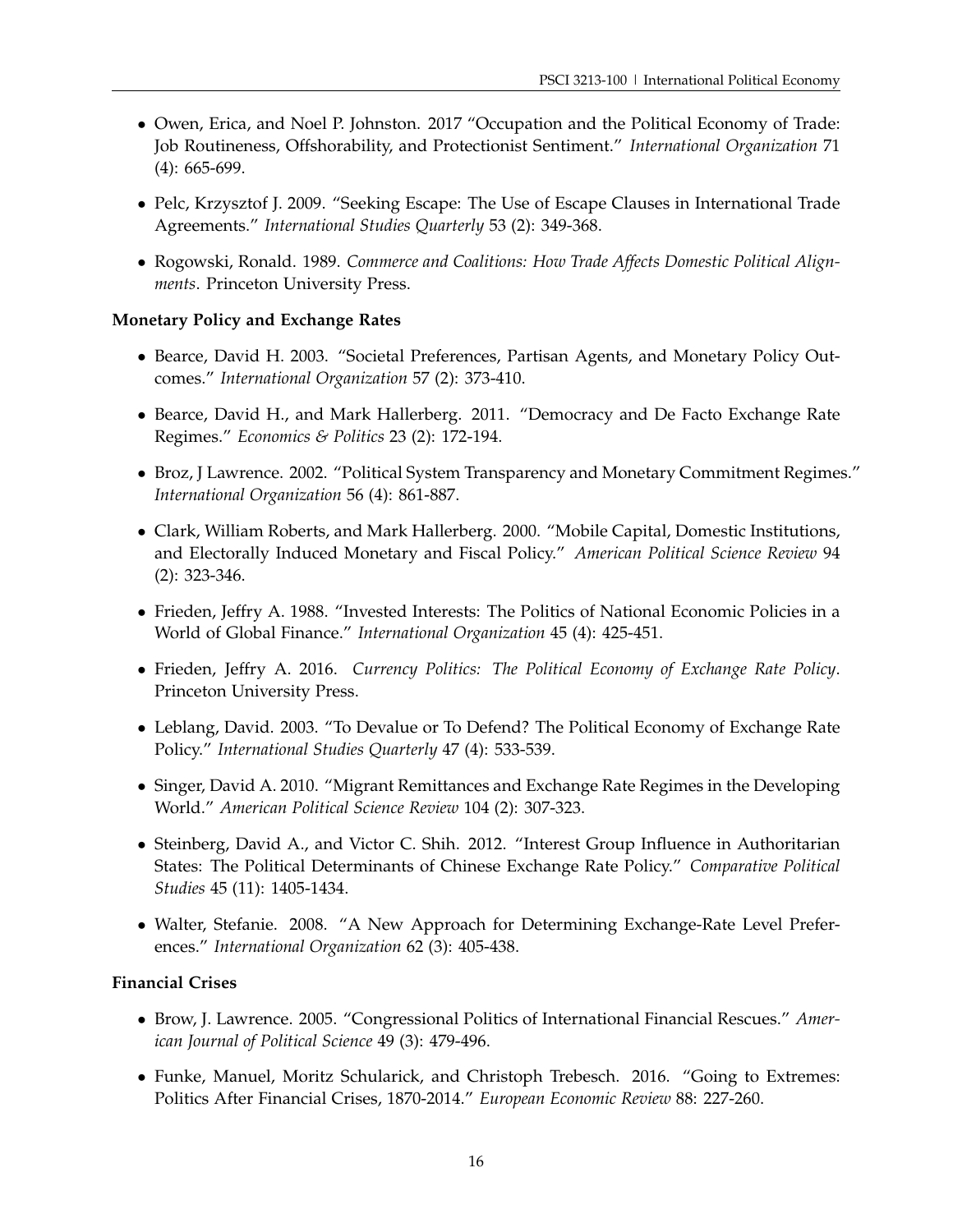- Kahler, Miles, and David A. Lake. 2013. *Politics in the New Hard Times: The Great Recession in Comparative Perspective*. Cornell University Press.
- Kindleberger, Charles P. 2011. *Manias, Panics and Crashes: A History of Financial Crises*. Palgrave Macmillan.
- MacIntyre, Andrew. 2001. "Institutions and Investors: The Politics of the Economic Crisis in Southeast Asia." *International Organization* 55 (1): 81-122.
- Rogoff, Kenneth S., and Carmen M. Reinhart. 2009. *This Time Is Different: Eight Centuries of Financial Folly*. Princeton University Press.
- Roubini, Nouriel, and Stephen Mihm. 2010. *Crisis Economics: A Crash Course in the Future of Finance*. Penguin.
- Schneider, Christina J., and Branislav L. Slantchev. 2018. "The Domestic Politcs of International Cooperation: Germany and the European Debt Crisis." *International Organization* 72 (1): 1-31.
- Sheng, Andrew. 2009. *From Asian to Global Financial Crisis: An Asian Regulator's View of Unfettered Finance in the 1990s and 2000s*. Cambridge University Press.
- Steinberg, David A., Karrie J. Koesel, Nicholas W. Thompson. 2015. "Political Regimes and Currency Crises." *Economics & Politics* 27 (3): 337-361.
- Walter, Stefanie. 2016. "Crisis Politics in Europe: Why Austerity is Easier to Implement in Some Countries Than in Others." *Comparative Political Studies* 49 (7): 841-873.

#### **Sovereign Debt and Default**

- Ballard-Rosa, Cameron. 2016. "Hungry for Change: Urban Bias and Autocratic Sovereign Default." *International Organization* 70 (2): 313-346.
- Brooks, Sarah M., Raphael Cunha, and Layna Mosley. 2015. "Categories, Creditworthiness, and Contagion: How Investors' Shortcuts Affect Sovereign Debt Markets." *International Studies Quarterly* 59 (3): 587-601.
- Beaulieu, Emily, Gary W. Cox, and Sebastian Saiegh. 2012. "Sovereign Debt and Regime Type: Reconsidering the Democratic Advantage." *International Organization* 66 (4): 709-738.
- Connell, Brendan J. 2019. "Electoral Rules, Interest Group Pressures, and the Price of Democratic Default." *International Studies Quarterly* 63 (4): 987-1000.
- DiGuiseppe, Matthew, and Patrick E. Shea. 2016. "Borrowed Time: Sovereign Finance, Regime Type, and Leadership Survival." *Economics & Politics* 28 (3): 342-367.
- Mosley, Layna. 2003. *Global Capital and National Governments*. Cambridge University Press.
- North, Douglas, and Barry R. Weingast. 1989. "Constitutions and Commitment: the Evolution of Institutions Governing Public Choice in Seventeenth-Century England." *Journal of Economic History* 49 (4): 803-832.